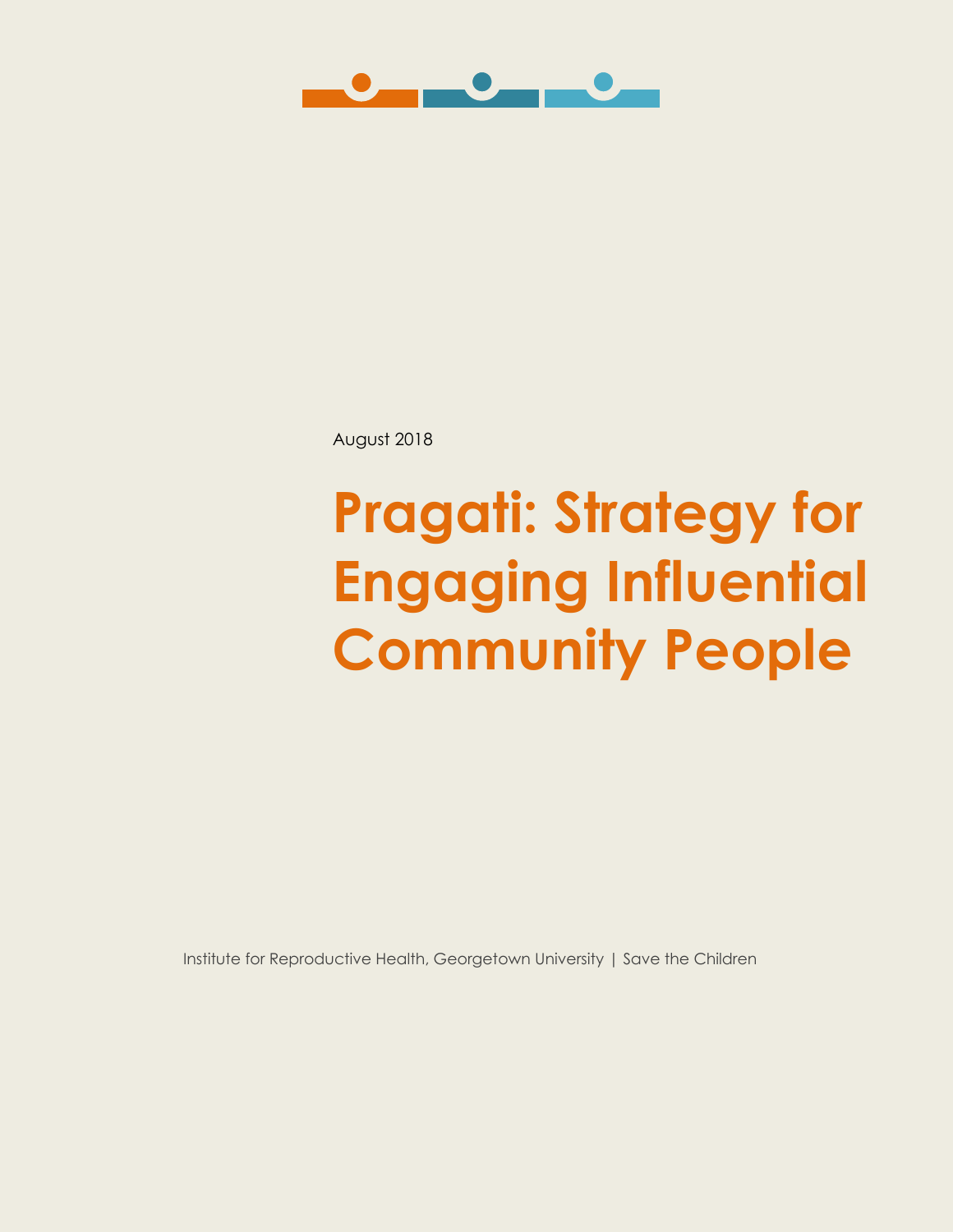## **Why Engage Influential People?**

The involvement of influential people in encouraging family planning use as well as in influencing the social norms and acceptability associated with family planning is key to increasing family planning use more widely and among harder to reach groups. Emphasis on this involvement is based on the recognition that people are more likely to accept guidance or advice from\* :

- people they know and like
- people they respect or who respect and appreciate them
- people with informal and/or more formal authority in the community, and
- people that they perceive as similar to themselves

It is important to note that influential people may have positions of power or titles in the formal structure, but often, people with informal power or recognition may be more influential. These are people who influence others through their charisma, leadership, or who they are without necessarily holding formal positions in society.

There are several parameters to keep in mind as we work with influential people:

- We are bringing in influential people as allies people who can recognize something that will be beneficial in their community, and can bring their influence to bear. We provide information to open a dialogue around what they can do as a leader to help.
- Consistent with the "reflection and action" rather than a message approach to behavior change, we are encouraging leaders to support exploration and reflection in their communities.
- Both formal leaders (people who have formal leadership roles in the community) and informal leaders (people who have social standing or respect in the community, but who may not be "official" or rich. Often the informal leaders may be the most influential.
- We are NOT:

 $\overline{a}$ 

- o Recruiting leaders to carry out activities for us, nor are we defining how they will take action.
- o Expecting leaders to tell people to participate in specific activities or to follow specific behaviors

#### **How to Identify Influential People**

While a more comprehensive social mapping exercise may be ideal, this is an abbreviated approach to catalyze the engagement process. Following this somewhat formal process helps to avoid "outsider" assumptions about who is influential based on their title, economic or educational status, or formal role in the community. By asking for confirmation from more than one discussion group, there is also a validation component to the process.

By going through this process, we are hoping to identify and validate the people in the community that are:

 Liked and respected in the community and from whom people would be happy to listen to information they may have to share

<sup>\*</sup> Cialdiani, RB. *Influence: Science and Practice.*4th ed. Allyn & Bacon; 2000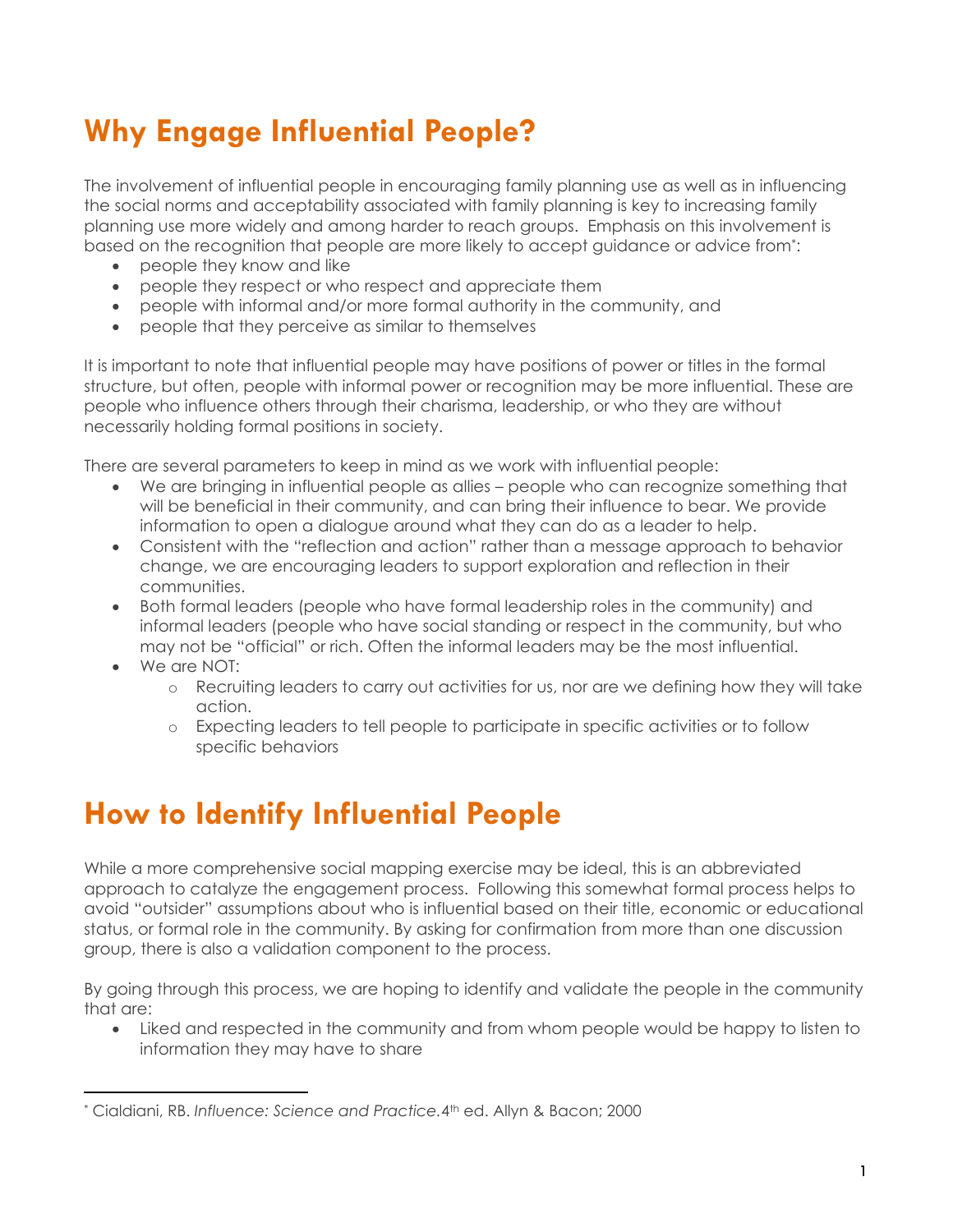- Representative of the project beneficiaries, in demographics and social standing. Women, for example, tend to listen to other female community leaders when they share an opinion.
- Considered to be role models for younger men and women
- Contributing positively to life in the community
- Have supportive attitudes towards family planning as a way to improve the lives of people in the community without being imposing

However selection is done, it is important to listen to the community members' ideas on who is influential, and not go in with pre-determined ideas.

While consultation with existing group partners, schoolteachers, or elders may be helpful, it is important to remember that we are looking for individuals the community finds influential. It is easy to fall back on existing groups that the implementer may already be working with, or to assume that people who have influential positions in the formal structures or with formal titles are appropriate, but it is important to find a way to validate their actual influence with people in the community.

The specific proposed identification process entails the following steps:

1. Start with a gathering place such as a market or *chauk* in the community and ask a group of a few people to identify two or three women and men whom they consider influential, respectable, and a person of good character in the community.

If they need more guidance, suggest that these people are respected by many people and that many people regard them so highly that they are likely to follow their example or advice. They can be ordinary people like neighbors or teachers but have all of these characteristics. Thank that group of men or women and move to the next group.

- 2. Select 1 2 more *chauks* or gathering places with a small group of people. Ask the same questions as the first round, noting which names appear on more than one list. Continue the exercise until you have a good list of influential people.
- 3. To confirm the names on the list, approach another group and ask if you can read a list of community names to them. After reading the names identified on your list, ask them if there is anyone in the community more respected than the people on the list. If so, ask them to name that person. Use this last group to validate the list you have, or to point you in directions to refine the list further.
- 4. Continue canvassing the community until you are confident you have a list of influential community members.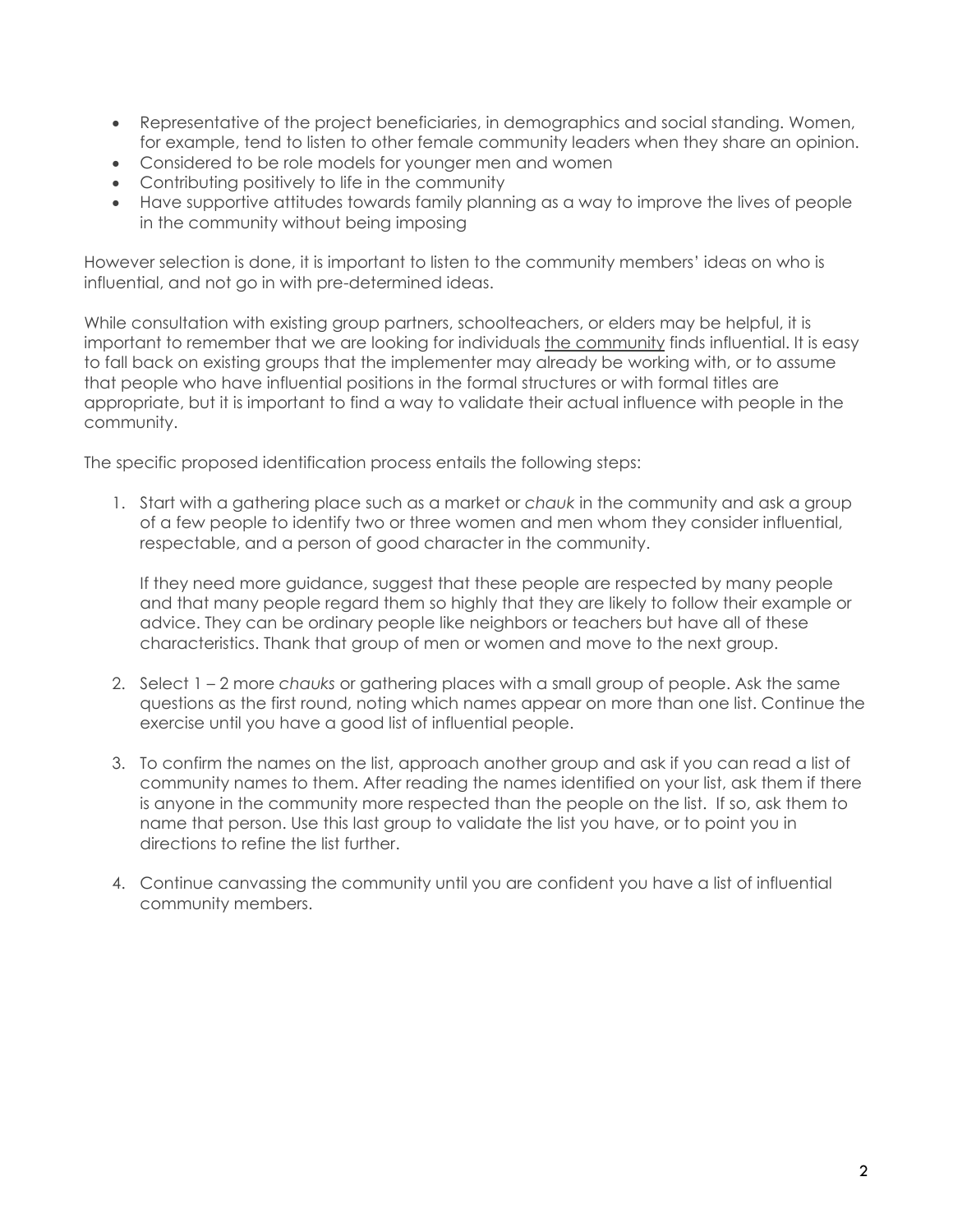#### **What Can Influential People Do?**

While the specific role or activities for influential people will be unique based on how their influence manifests in the community, it is important to remember that we are encouraging these people to purposefully think about how they exert their influence and how they can enhance both family planning acceptability and use and improve reproductive health in their community. This is a different role than that of a promoter because it draws on leadership and influence that is already established.

Following are some ideas or possibilities for influential people to consider based on experience in other projects and countries. These are certainly not exclusive, nor are they even necessarily required roles. Remember, the goal is exerting general influence, not implementing a specific action plan.

- 1. Work with the program officers and promoters to understand how family planning, fertility awareness, health services access, and social norms issues are influencing family planning use in their community.
	- a. Gather promoters and other community stakeholders together and discuss how they can best contribute to the family planning and fertility awareness effort. This might be through leadership or opinion-support more than through specific activities.
- 2. Help convene existing or new platforms for playing the games although they may not actually facilitate the games themselves.
- 3. Identify or reach people who are not otherwise being reached by the project and how they might facilitate linkages between new people, promoters, and/or health services.
- 4. Provide recognition and encouragement for the work of the FCHVs and the promoters, as this can be a significant motivator for community volunteers.
- 5. Intervene as requested in discussions or tension at the household level as it may come up in relation to shifting reproductive expectations or norms.
- 6. Advocate with the community, local government, and health services to enhance both quality and utilization of services. Assist with referrals to health services.